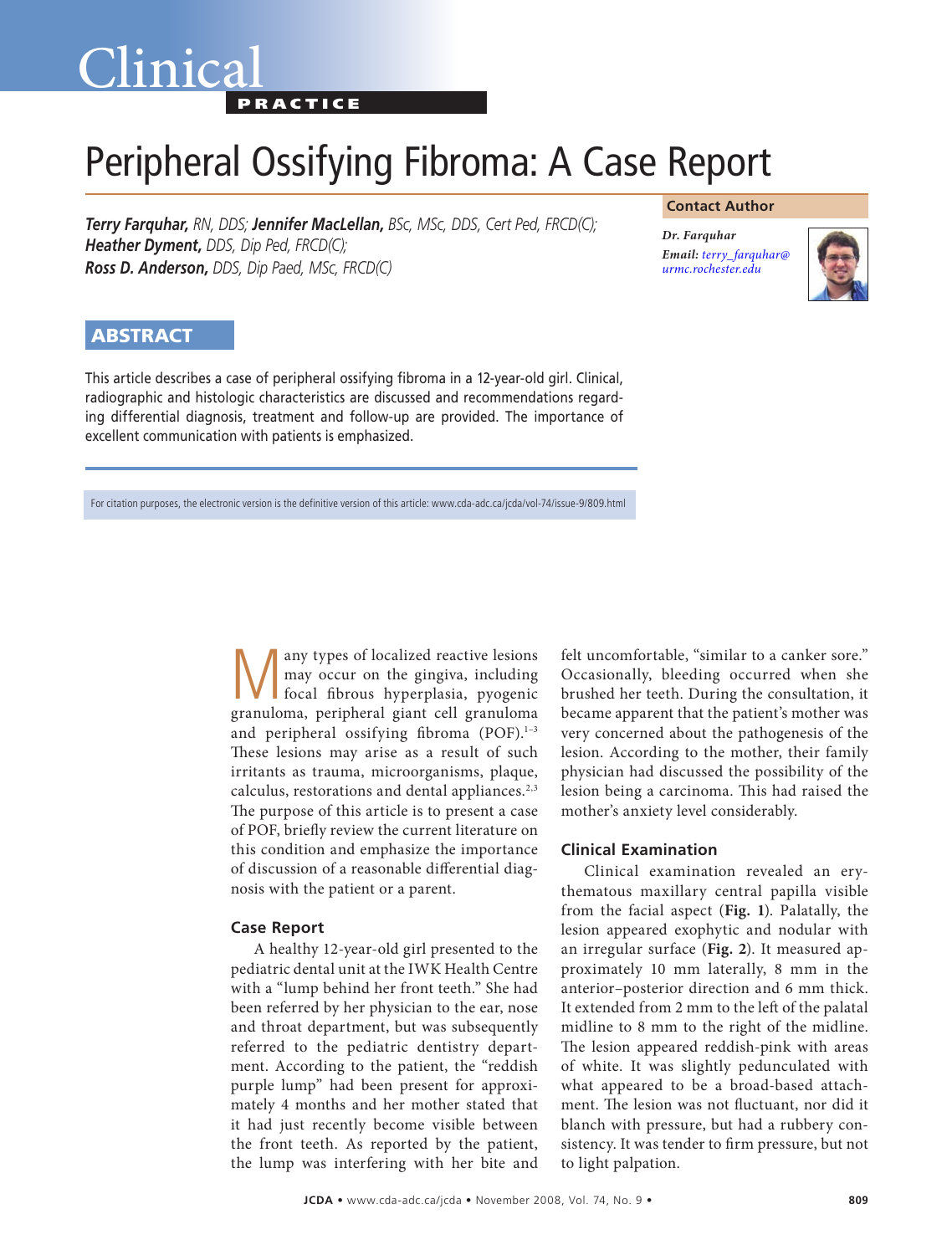

**Figure 1:** Facial view of an erythematous maxillary papilla just visible below incisors.





**Figure 2:** Palatal view of the lesion. **Figure 3:** Maxillary occlusal radiograph showing normal aspect.

#### **Radiographic Examination**

Panoramic and maxillary occlusal radiographs were obtained. The radiographic examination was within normal limits, with no findings pertaining to the maxillary exophytic lesion (**Fig. 3**).

#### **Diagnosis**

The differential diagnosis consisted of irritation fibroma, pyogenic granuloma and peripheral giant cell granuloma (PGCG). This differential diagnosis was discussed with the patient and her mother in an attempt to alleviate fears of squamous cell carcinoma.

#### **Treatment**

Under general anesthesia, the lump was excised completely using both a scalpel and an electrocautery device. The removed tissue and adjacent periosteum measured 15 mm  $\times$  15 mm  $\times$  3 mm. The tissue was submitted to the oral pathology division for histopathologic diagnosis. Adjacent teeth were scaled to remove any local irritants.

Microscopic examination of the excised tissue revealed a gingival nodule that was partly ulcerated and partly lined with hyperparakeratinized stratified squamous epithelium with a normal maturation pattern. Much of the nodule consisted of hypercellular, well-vascularized fibrous connective tissue containing plump mesenchymal cells as well as numerous multinucleated giant cells. The specimen also exhibited a fairly large area of immature bone formation but no evidence of malignancy.

The histopathologic diagnosis was peripheral cemento-ossifying fibroma. The oral pathologist was contacted by the author to confirm that the terms POF and peripheral cemento-ossifying fibroma could be used interchangeably. The pathology report stated that portions of the fibroma showed typical areas of pyogenic granuloma as well as smaller areas of PGCG.

#### **Follow-up**

The patient presented for a follow-up examination 20 days postoperatively. The surgical site appeared to be healing well (**Fig. 4**). There was no evidence of recurrence of the lesion, and the child was asymptomatic.

#### **Discussion**

Intraoral ossifying fibromas have been described in the literature since the late 1940s. Many names have been given to similar lesions, such as epulis,<sup>1</sup> peripheral fibroma with calcification, $^{\rm l}$  peripheral ossifying fibroma, $^{\rm 2,3}$ calcifying fibroblastic granuloma,<sup>4</sup> peripheral cementifying fibroma, peripheral fibroma with cementogenesis<sup>5</sup> and peripheral cemento-ossifying fibroma.<sup>6</sup> The sheer number of names used for fibroblastic gingival lesions indicates that there is much controversy surrounding the classification of these lesions.5,7

It has been suggested that the POF represents a separate clinical entity rather than a transitional form of pyogenic granuloma, PGCG or irritation fibroma.<sup>1</sup> Eversole and Rovin<sup>2</sup> stated that, with the similar sex and site predilection of pyogenic granuloma, PGCG and POF, as well as similar clinical and histologic features, these lesions may simply be varied histologic responses to irritation. Gardner<sup>3</sup> stated that POF cellular connective tissue is so characteristic that a histologic diagnosis can be made with confidence, regardless of the presence or absence of calcification. Buchner and Hansen<sup>8</sup> hypothesized that early POF presents as ulcerated nodules with little calcification, allowing easy misdiagnosis as a pyogenic granuloma. Several publications<sup>2,3,7-9</sup> address the issue of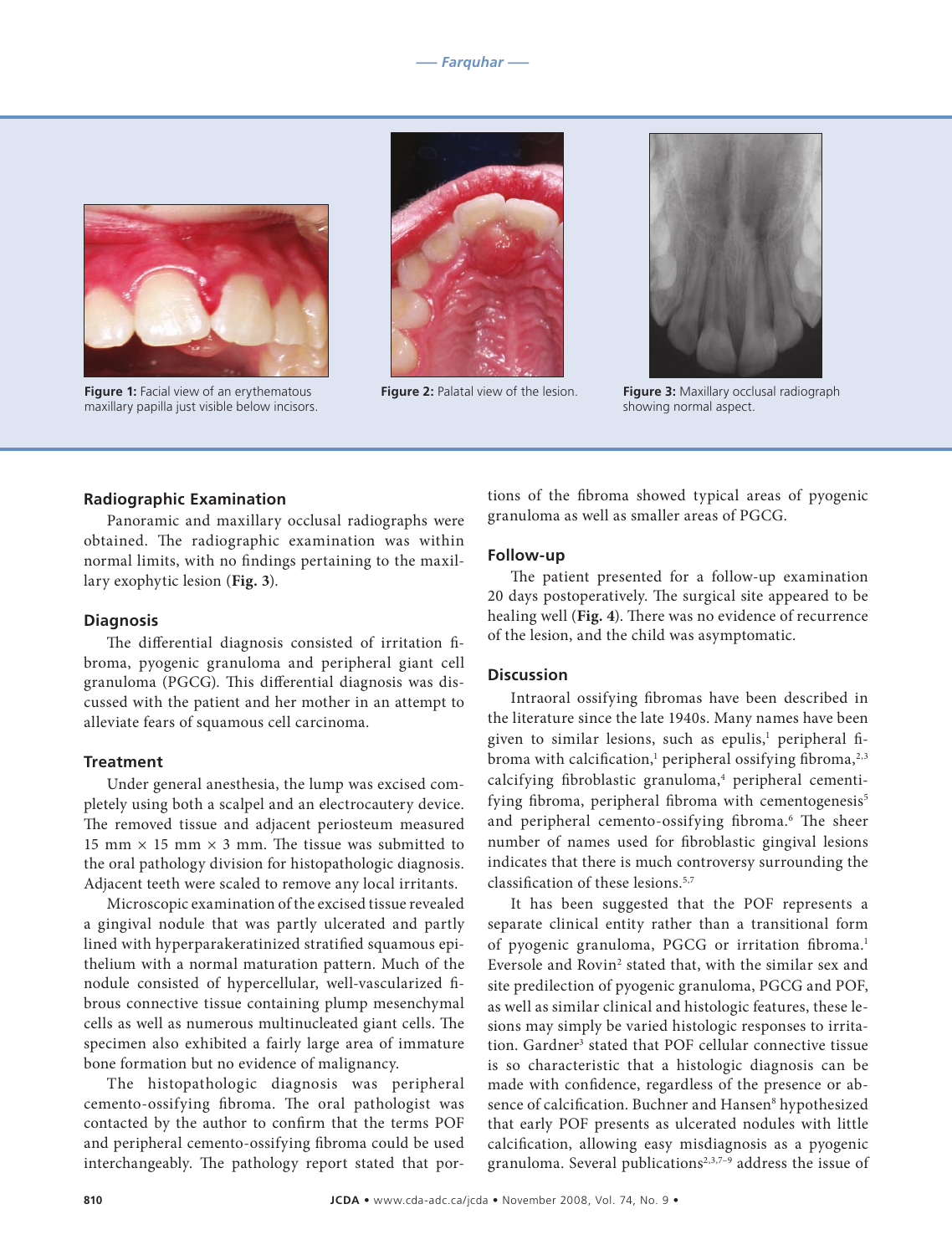

**Figure 4:** Palatal view of surgical site showing satisfactory healing 20 days after surgery.

histologic differentiation in depth, but this is beyond the scope of this article.

When presented clinically with a gingival lesion, it is important to establish a differential diagnosis. In this case, the clinical features led to a differential diagnosis of irritation fibroma, pyogenic granuloma or PGCG. Although it is also important to maintain a high index of suspicion, discussion with family members should be tactful to prevent undue distress during the waiting period between differential diagnosis and definitive histopathologic diagnosis.

Because the clinical appearance of these various lesions can be remarkably similar, classification is based on their distinct histologic differences. The POF must be differentiated from the peripheral odontogenic fibroma (PODF) described by the World Health Organization.3,8 Histologically, the PODF has been defined as a fibroblastic neoplasm containing odontogenic epithelium.<sup>9</sup> Despite a preponderance of literature supporting differentiation, some authors continue to argue that the POF (or peripheral cemento-ossifying fibroma) is the peripheral counterpart of the central cemento-ossifying fibroma.6

The POF, as discovered in this case, is a focal, reactive, non-neoplastic tumour-like growth of soft tissue often arising from the interdental papilla. $^{\rm 1,3}$  It is a fairly common lesion, comprising nearly 3% of oral lesions biopsied in 1 study,<sup>1</sup> approximately 1%-2% in other studies.<sup>9-11</sup> In 1993, Das and Das<sup>12</sup> obtained similar results, with 1.6% POFs among 2,370 intraoral biopsies.

POF may present as a pedunculated nodule, or it may have a broad attachment base.<sup>1,11,13</sup> These lesions can be red to pink with areas of ulceration, and their surface may be smooth or irregular. Although they are generally  $<$  2 cm in diameter,<sup>8,13</sup> size can vary; reports range from 0.2–3.0  $\text{cm}^{8,11}$  to 4 mm–8  $\text{cm}^{1,14}$  and some lesions may be as large as 9 cm in diameter.15 Cases of tooth migration and bone destruction have been reported, but these are not common.15

The female to male ratio reported in the literature varies from  $1.22:1^{16}$  and  $1.7:1^{8-10}$  to  $4.3:1.^2$  By most reports, the majority of the lesions occur in the second decade, with a declining incidence in later years.<sup>1,2,8-10</sup> There are 2 reported cases of POF present at birth, presenting clinically as congenital epuli.17,18 In a 2001 study, Cuisia and Brannon<sup>11</sup> reported that only 134 out of 657 diagnosed POFs (20%) were in the pediatric population (0–19 years), with 8% in the first decade. In a retrospective study of 431 cases in the Chinese population by Zhang and others,16 the mean age of incidence of POF was found to be 44 years, which is contradictory to previously published literature. POF appears to be more common among white people than black<sup>11</sup> and slightly less common among those of Hispanic origin.<sup>12</sup>

The lesion may be present for a number of months to years before excision, depending on the degree of ulceration, discomfort and interference with function.<sup>1,8</sup> Approximately 60% of POFs occur in the maxilla, 8,9,16 and they occur more often in the anterior than the posterior area,9,12,16 with 55%–60% presenting in the incisor-cuspid region.1,2,8,11,16

POFs are believed to arise from gingival fibres of the periodontal ligament as hyperplastic growth of tissue that is unique to the gingival mucosa.<sup>1-3,19</sup> This hypothesis is based on the fact that POFs arise exclusively on the gingiva, the subsequent proximity of the gingiva to the periodontal ligament and the inverse correlation between age distribution of patients presenting with POF and the number of missing teeth with associated periodontal ligament.9,11,19 In a study of 134 pediatric patients with POF,<sup>11</sup> in only 2 cases was POF intimately associated with primary teeth, bringing into question the reactivity of the lesion. The exfoliation of primary teeth and eruption of their successors should result in an increased incidence of periodontal ligament-associated reactive lesions.<sup>2,11</sup>

Hormonal influences may play a role, given the higher incidence of POF among females, increasing occurrence in the second decade and declining incidence after the third decade.9 In an isolated case of multicentric POF, Kumar and others<sup>5</sup> noted the presence of a lesion at an edentulous site in a 49-year-old woman, which once again raises questions regarding the pathogenesis of this type of lesion.

Histologically, the POF appears to be a nonencapsulated mass of cellular fibroblastic connective tissue<sup>3</sup> of mesenchymal origin, covered with stratified squamous epithelium, which is ulcerated in 23%-66% of cases.<sup>1,8</sup> Most ulcerated lesions occur in patients in the second decade.2,8 POFs contain areas of fibrous connective tissue, endothelial proliferation and mineralization. Endothelial